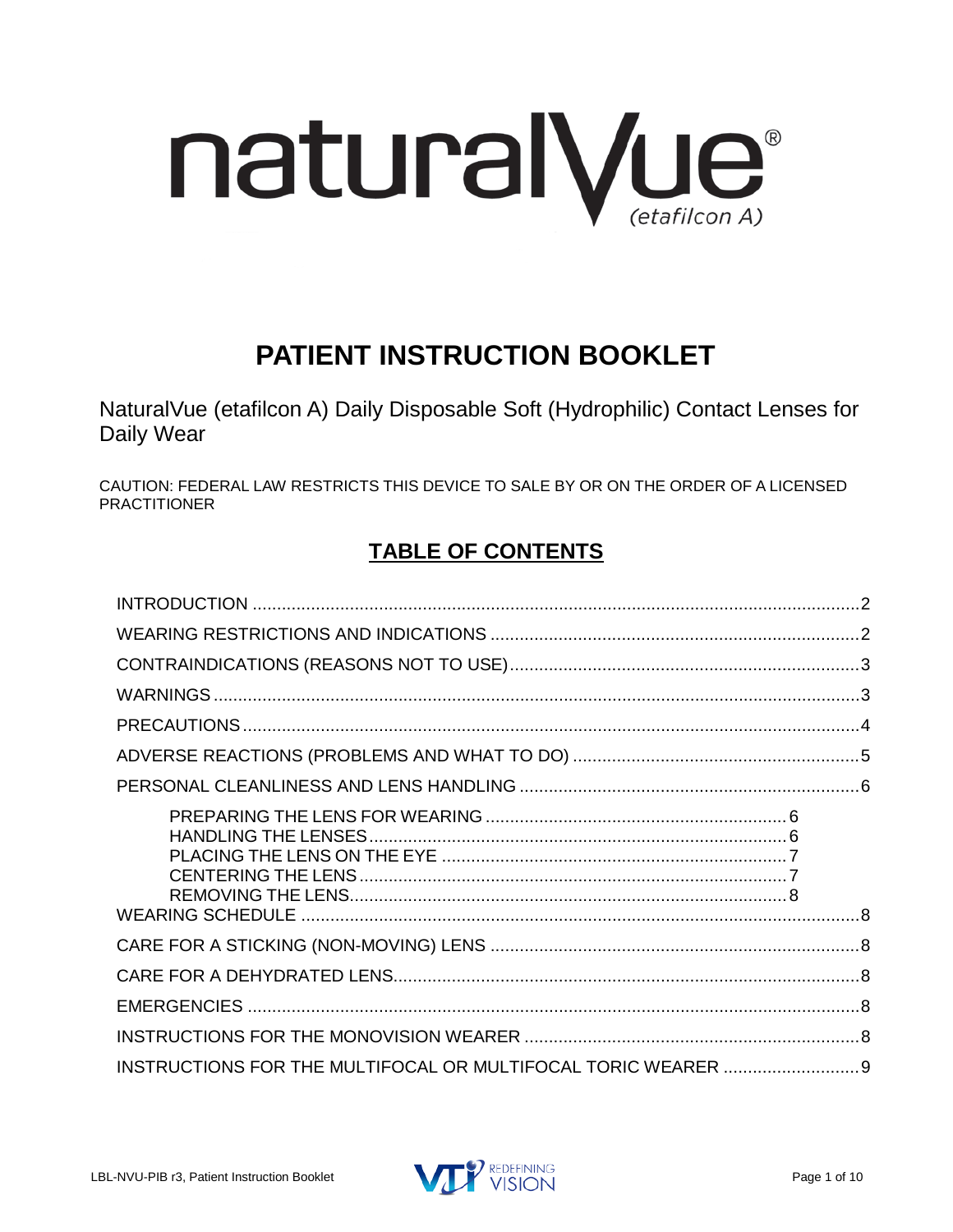# <span id="page-1-0"></span>**INTRODUCTION**

Congratulations on choosing the NaturalVue (etafilcon A) Daily Disposable Soft (Hydrophilic) Contact Lenses for Daily Wear with UV Blocker. Your NaturalVue (etafilcon A) Contact Lenses are made from etafilcon A with a water content of 58% by weight.

Please read this Patient Instruction Booklet carefully. It contains the information you need to know to wear, handle, and care for your NaturalVue (etafilcon A) Contact Lenses. It is essential to your safety that you read and understand the information in this booklet, and have your Eye Care Professional answer any questions. Please keep this booklet for future reference.

Your NaturalVue (etafilcon A) Contact Lenses are single-use devices, and once removed, they are to be discarded and replaced with a new sterile pair. Your lenses are not intended to be cleaned and disinfected. You should always carry a spare pair of lenses. If you have any questions, always ask your Eye Care Professional.

For your eye health, it is important to wear your lenses as prescribed by your Eye Care Professional. Your Eye Care Professional should be kept fully aware of your medical history. Your Eye Care Professional will tailor a total program of care based on your specific needs. He or she will review with you all instructions for lens handling, including how to safely and easily open the package. You will receive instruction how to properly insert and remove lenses. This booklet will reinforce those instructions. Discard and replace your contact lenses with a new sterile pair, as prescribed by your Eye Care Professional.

#### <span id="page-1-1"></span>**WEARING RESTRICTIONS AND INDICATIONS**

#### **Sphere and Asphere**

NaturalVue (etafilcon A) Sphere and Asphere Daily Disposable Soft (Hydrophilic) Contact Lenses for Daily Wear are indicated for daily wear for the correction of ametropia (myopia and hyperopia) in aphakic and/or non-aphakic persons with non-diseased eyes in powers from +20.00 to -20.00 diopters. The lenses may be worn by persons who exhibit astigmatism of 2.00 diopters or less that does not interfere with visual acuity.

#### **Toric**

NaturalVue (etafilcon A) Toric Daily Disposable Soft (Hydrophilic) Contact Lenses for Daily Wear are indicated for daily wear for the correction of ametropia (myopia or hyperopia with astigmatism) in aphakic and/or non-aphakic persons with non-diseased eyes in powers from -20.00 to +20.00 diopters and astigmatic corrections from -0.25 to -10.00 diopters

#### **Multifocal**

NaturalVue (etafilcon A) Multifocal Daily Disposable Soft (Hydrophilic) Contact Lenses for Daily Wear are indicated for daily wear for the correction of refractive ametropia (myopia and hyperopia), and/or presbyopia in aphakic and/or non-aphakic persons with non-diseased eyes in powers from -20.00 to +20.00 diopters and with non-diseased eyes who may require a reading addition of up to +3.00D. The lenses may be worn by persons who exhibit astigmatism of 2.00 diopters or less that does not interfere with visual acuity.

#### **Multifocal Toric**

NaturalVue (etafilcon A) Multifocal Toric Daily Disposable Soft (Hydrophilic) Contact Lenses for Daily Wear are indicated for daily wear for the correction of refractive ametropia (myopia

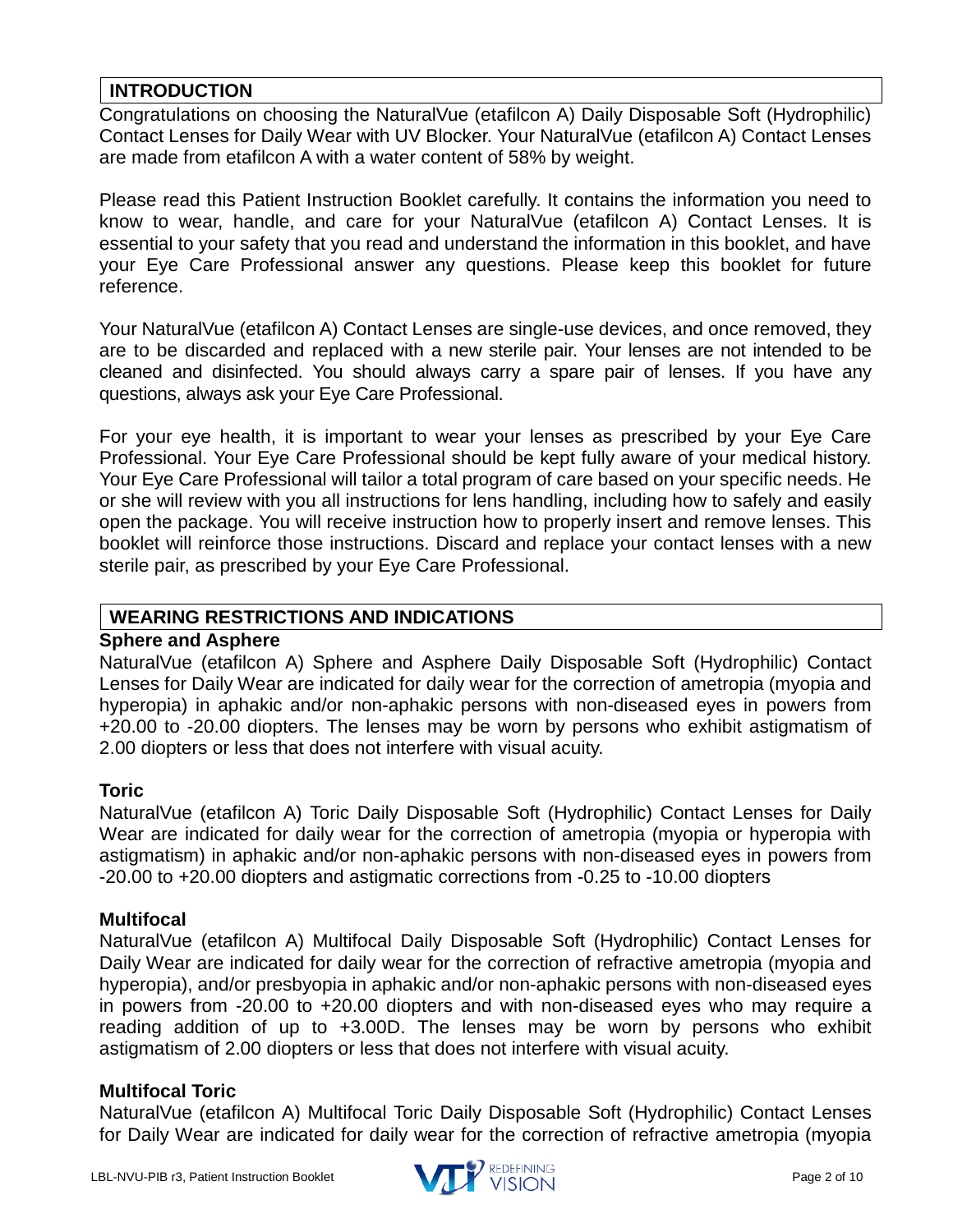and hyperopia), and/or presbyopia in aphakic and/or non-aphakic persons with non-diseased eyes in powers from -20.00 to +20.00 diopters and with non-diseased eyes who may require a reading addition of up to +3.00D. The lenses may be worn by persons who exhibit astigmatism of 10.00 diopters or less.

NaturalVue (etafilcon A) Daily Disposable Soft (Hydrophilic) Contact Lenses for Daily Wear help protect against transmission of harmful UV radiation to the cornea and into the eye.

The lenses are intended for single-use disposable wear.

DO NOT WEAR YOUR CONTACT LENSES WHILE SLEEPING.

# <span id="page-2-0"></span>**CONTRAINDICATIONS (REASONS NOT TO USE)**

**DO NOT USE** your contact lenses when any of the following conditions exist:

- Acute and subacute inflammation or infection of the anterior chamber of your eye.
- Any eye disease, injury, or abnormality that affects your cornea, conjunctiva, or eyelids.
- Severe insufficiency of lacrimal secretion (dry eyes).
- Corneal hypoesthesia (reduced corneal sensitivity).

• Any systemic disease that may affect your eye or be exaggerated by wearing contact lenses.

• Allergic reactions of ocular surfaces or adnexa (surrounding tissue) that may be induced or exaggerated by wearing contact lenses

- Any active corneal infection (bacterial, fungal, or viral).
- If your eyes become red or irritated.

• Use of any medication that is contraindicated or interferes with your contact lens wear, including ocular medications.

• Allergy to any ingredient in your contact lens material.

• History of recurrent eye or eyelid infections, adverse effects associated with your contact lens wear, intolerance or an unusual response to your contact lens wear.

• You are unable or unwilling to follow your Eye Care Professionals' directions for removal and disposal of your lenses or unable to obtain assistance to do so.

# <span id="page-2-1"></span>**WARNINGS**

The following warnings pertaining to advice given to you regarding contact lens wear:

• Problems with your contact lenses could result in serious injury to your eye. It is essential that your follow your Eye Care Professional's directions and all labeling instructions for proper use.

• Eye problems, including a sore or lesion on the cornea (corneal ulcers), can develop rapidly and lead to loss of your vision.

• The risk of an infected sore or lesion on the cornea (ulcerative keratitis) is greater for people who wear extended wear contact lenses than for those who wear daily wear lenses.

• When daily wear users wear their lenses overnight (outside the approved use), the risk of an infected sore or lesion on the cornea (ulcerative keratitis) is greater than among those who do not wear them while sleeping.

• The overall risk of ulcerative keratitis may be reduced by carefully following directions for lens care, including cleaning the lens case.

• The risk of ulcerative keratitis among contact lens users who smoke is greater than among non-smokers.

• If you experience eye discomfort, excessive tearing, vision changes, redness of the eye or other problems, you should immediately remove your lenses and promptly contact your Eye

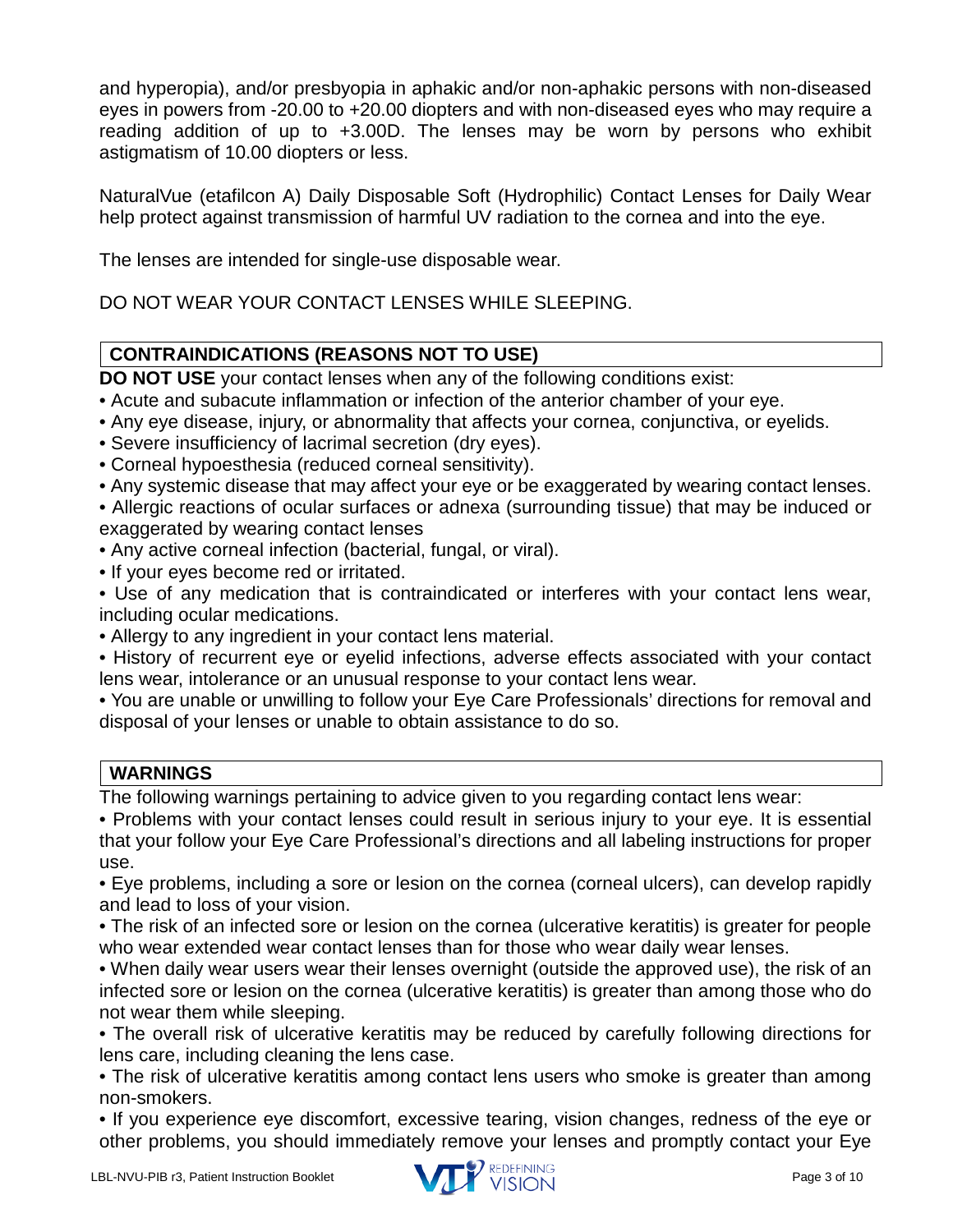Care Professional. It is recommended that you see your Eye Care Professional routinely as directed.

#### **WARNING:**

UV absorbing contact lenses aren't substitutes for protective UV absorbing eyewear, for example UV absorbing goggles or sunglasses, because they don't completely cover the eye and surrounding area. You should continue to use UV absorbing eyewear as directed.

**NOTE:** Long term exposure to UV radiation is a part of the risk factors associated with cataracts. Exposure is according to a number of factors, for instance environmental conditions (altitude, geography, cloud cover) and personal factors (extent and nature of outdoor activities). UV-absorbing contact lenses help provide protection against harmful UV radiation. However, clinical studies have not been done to demonstrate that wearing UV-absorbing contact lenses reduces the risk of developing cataracts or other eye disorders. Consult your Eye Care Professional for more information.

# **Water Activity**

# **Instruction for Use:**

• Do not expose your contact lenses to water while you are wearing them.

#### **WARNING:**

Water can harbor microorganisms that can lead to severe infection, vision loss or blindness. If your lenses have been submersed in water when swimming in pools, lakes or oceans, you should discard them and replace them with a new pair. Ask your eyecare practitioner (professional) for recommendations about wearing your lenses during any activity involving water.

# <span id="page-3-0"></span>**PRECAUTIONS**

Special Precautions for Your Eye Care Professional:

• Due to the small number of patients enrolled in clinical investigation of lenses, all refractive powers, design configurations, or lens parameters available in the lens material are not evaluated in significant numbers. Consequently, when selecting an appropriate lens design and parameters, your Eye Care Professional should consider all characteristics of the lens that can affect lens performance and ocular health, including oxygen permeability, wettability, central, and peripheral thickness, and optic zone diameter.

The potential impact of these factors on your ocular health should be carefully weighed against your need for refractive correction; therefore, the continuing ocular health of you and lens performance on your eye should be carefully monitored by your Eye Care Professional.

• Before leaving your Eye Care Professional's office, you should be able to promptly remove lenses or you should have somebody else available who can remove the lenses for you.

• Your Eye Care Professional should instruct you to remove your lenses immediately if your eyes become red or irritated.

Your Eye Care Professional should carefully instruct you:

• If the lens sticks (stops moving) on your eye, follow the recommended directions. Your lens should move freely on your eye for the continued health of your eye. If non-movement of your lens continues, you should immediately consult your Eye Care Professional.

• Always wash and rinse your hands before handling your lenses. Do not get cosmetics, lotions, soaps, creams, deodorants, aerosol products or hair sprays in your eyes or on your

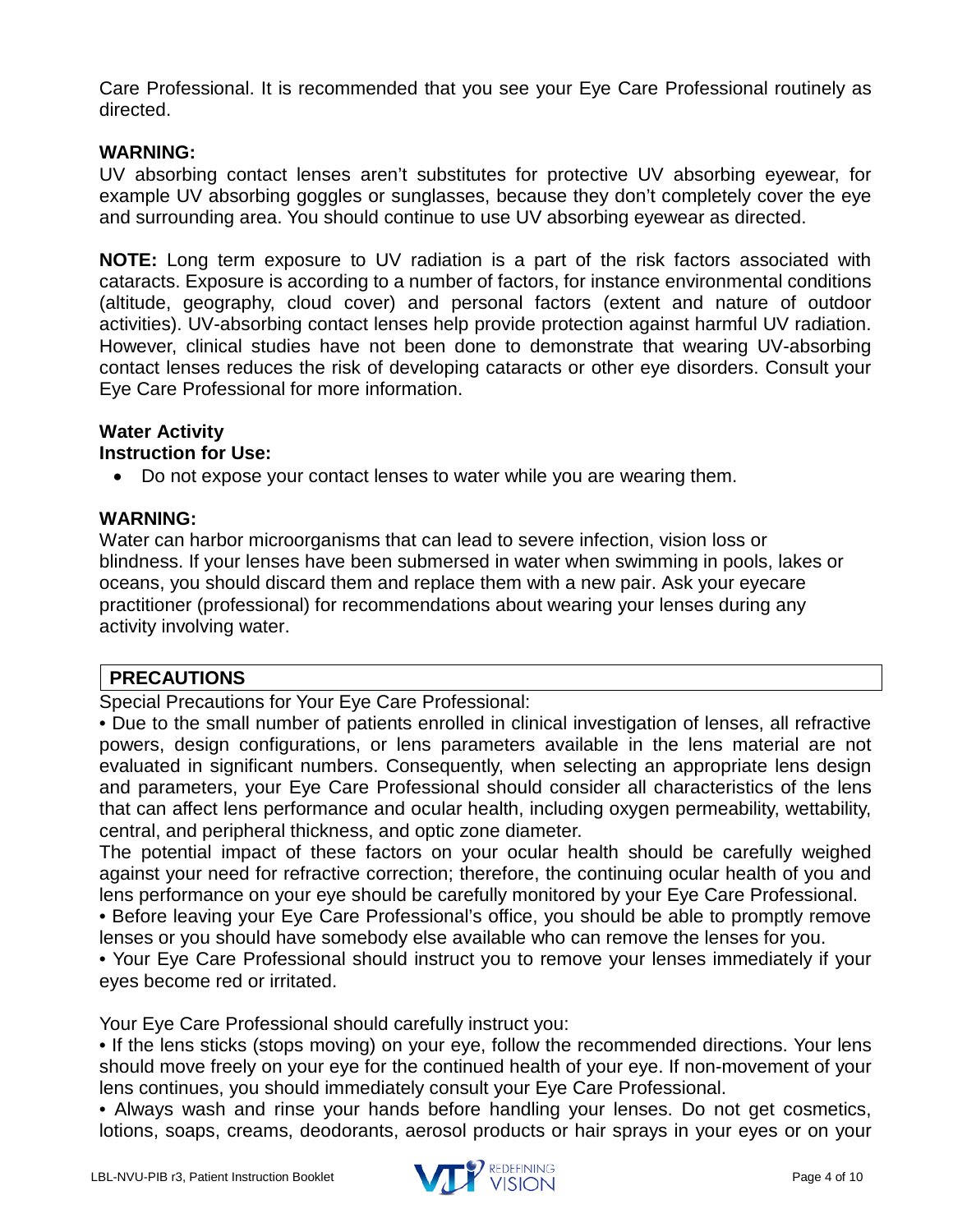lenses. It is best to put on your lenses before putting on make-up. Water-base cosmetics are less likely to damage lenses than oil-base products.

• Do not touch contact lenses with your fingers or hands if your hands are not free of foreign materials, as microscopic scratches of the lenses may occur, causing distorted vision or injury to your eye.

• Exposure to water while wearing contact lenses in activities such as swimming, water skiing, and hot tubs may increase the risk of ocular infection. Ask your Eye Care Professional about wearing contact lenses during sporting activities.

• Never wear your lenses beyond the period recommended by your Eye Care Professional.

• If aerosol products such as hair spray are used while wearing your lenses, exercise caution and keep your eyes closed until the spray has settled.

• Always handle your lenses gently and avoid dropping them.

• Avoid all harmful or irritating vapors and fumes while wearing your lenses.

• Never use tweezers or other tools to remove your lenses from your lens blister pack unless specifically indicated for that use. Pour the lens into your hand.

• Do not touch the lens with your fingernails.

• Always discard your lenses after the recommended wearing schedule prescribed by your Eye Care Professional.

• Always contact your Eye Care Professional before using any medicine in your eyes.

• Always inform your employer of being a contact lens wearer. Some jobs may require use of eye protection equipment or may require that you not wear contact lenses.

• As with any contact lens, follow-up visits are necessary to ensure the continuing health of your eyes. You should be instructed as to a recommended follow-up schedule.

• You should never exceed the prescribed wearing schedule regardless of how comfortable your lenses feel. Doing so increases the risk of adverse effects.

• Do not use your lenses past the expiration date.

• Certain medications may cause dryness of your eye, increased lens awareness, lens intolerance, blurred vision or visual changes.

• Oral contraceptive users could develop visual change or change in lens tolerance when using contact lenses.

• Do not use if the sterile blister package is opened or damaged.

• Never allow anyone to wear your lenses. They have been prescribed to fit your eyes and to correct your vision to the degree necessary. Sharing lenses greatly increase the chance of your eye infections.

# <span id="page-4-0"></span>**ADVERSE REACTIONS (PROBLEMS AND WHAT TO DO)**

You should be informed that the following problems may occur when wearing contact lenses:

- Your eye stinging, burning, itching (irritation), or other eye pain.
- Comfort is less compared to when lens was first placed on your eye.
- There may be feeling of something in your eye (foreign body, scratched area).
- Excessive watering (tearing) of your eyes.
- Unusual eye secretions.
- Redness of your eyes.
- Reduced sharpness of your vision (poor visual acuity).
- Blurred vision, rainbows, or halos around objects.
- Sensitivity to light (photophobia).
- Feeling of dryness.
- Foreign body sensation.

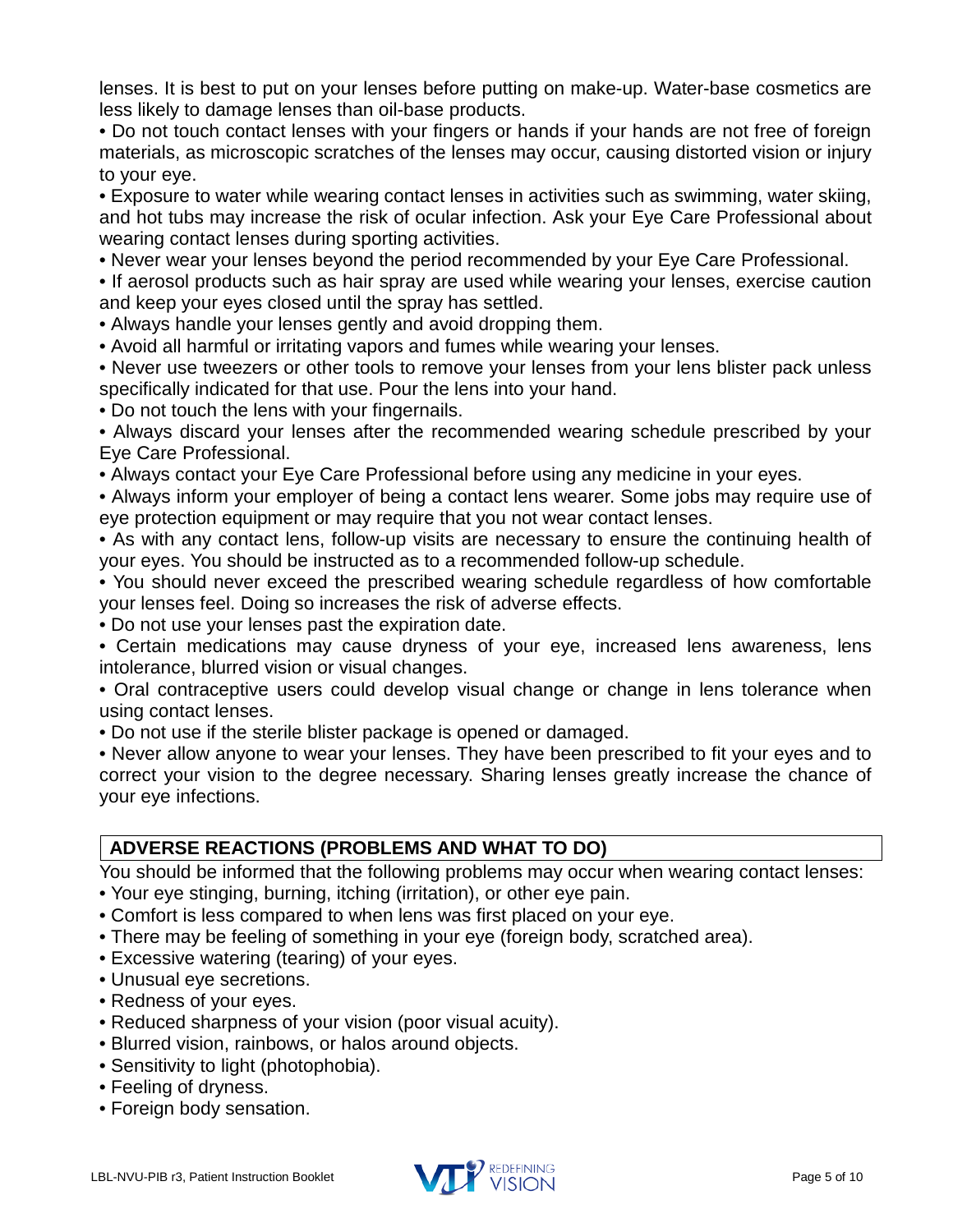If you notice any of the above, you should be instructed to:

• Immediately remove your lenses.

• Look closely at your lens. If your lens is in any way damaged, do not put your lens back on your eye. If your lens has dirt, an eyelash, or other foreign body on it, you should thoroughly clean, and rinse your lens; then reinsert it.

After reinsertion, if the problem continues, you should immediately remove your lenses and consult your Eye Care Professional.

• If the above symptoms continue after removal of your lens, or upon insertion of a new lens, you should immediately remove your lens and contact your Eye Care Professional.

• Your Eye Care Professional will examine your eyes, to be certain that a serious condition such as infection, corneal ulcer, neovascularization, or iritis is not present.

#### **Important Treatment Information for Adverse Reactions**

Sight-threatening ocular complications associated with contact lens wear can develop rapidly, and therefore early recognition and treatment of problems are critical. Infectious corneal ulceration is one of the most serious potential complications, and may be ambiguous in its early stage. Signs and symptoms of infectious corneal ulceration include discomfort, pain, inflammation, purulent discharge, sensitivity to light, cells and flare and corneal infiltrates.

Initial symptoms of a minor abrasion and an early infected ulcer are sometimes similar. Accordingly, such epithelial defect, if not treated properly, may develop into an infected ulcer. In order to prevent serious progression of these conditions, your presenting symptoms of abrasions or early ulcers should be evaluated as a potential medical emergency, treated accordingly, and be referred to a corneal specialist when appropriate. Standard therapy for corneal abrasions such as eye patching or the use of steroids or steroid/antibiotic combinations may exacerbate the condition. If you are wearing a contact lens on your affected eye when examined, your lens should be removed immediately.

# <span id="page-5-0"></span>**PERSONAL CLEANLINESS AND LENS HANDLING**

# <span id="page-5-1"></span>**PREPARING THE LENS FOR WEARING**

It is essential that you learn and use good hygienic methods in the care and handling of your new lenses. Cleanliness is the first and most important aspect of proper contact lens care. In particular, your hands should be clean and free of any foreign substances when you handle your lenses. The procedures are:

• Always wash your hands thoroughly with a mild soap, rinse completely and dry with a lint-free towel before touching your lenses.

• Avoid the use of soaps containing cold cream, lotion, or oily cosmetics before handling your lenses, since these substances may come into contact with your lenses and interfere with successful wearing.

• Handle your lenses with your fingertips, and be careful to avoid contact with your fingernails. It is helpful to keep your fingernails short and smooth.

Start off correctly by getting into the habit of always using proper hygienic procedures so that they become automatic.

# <span id="page-5-2"></span>**HANDLING THE LENSES**

• Develop the habit of always working with the same lens first to avoid mix-ups.

• Remove your lens from its blister pack and examine it to be sure that it is moist, clean, clear, and free of any nicks or tears.

• Verify that your lens is right side out. Place your lens on your right index finger and verify the orientation correct (see Figures 1 and 2). Your lens should assume a natural, curved, bowl-like

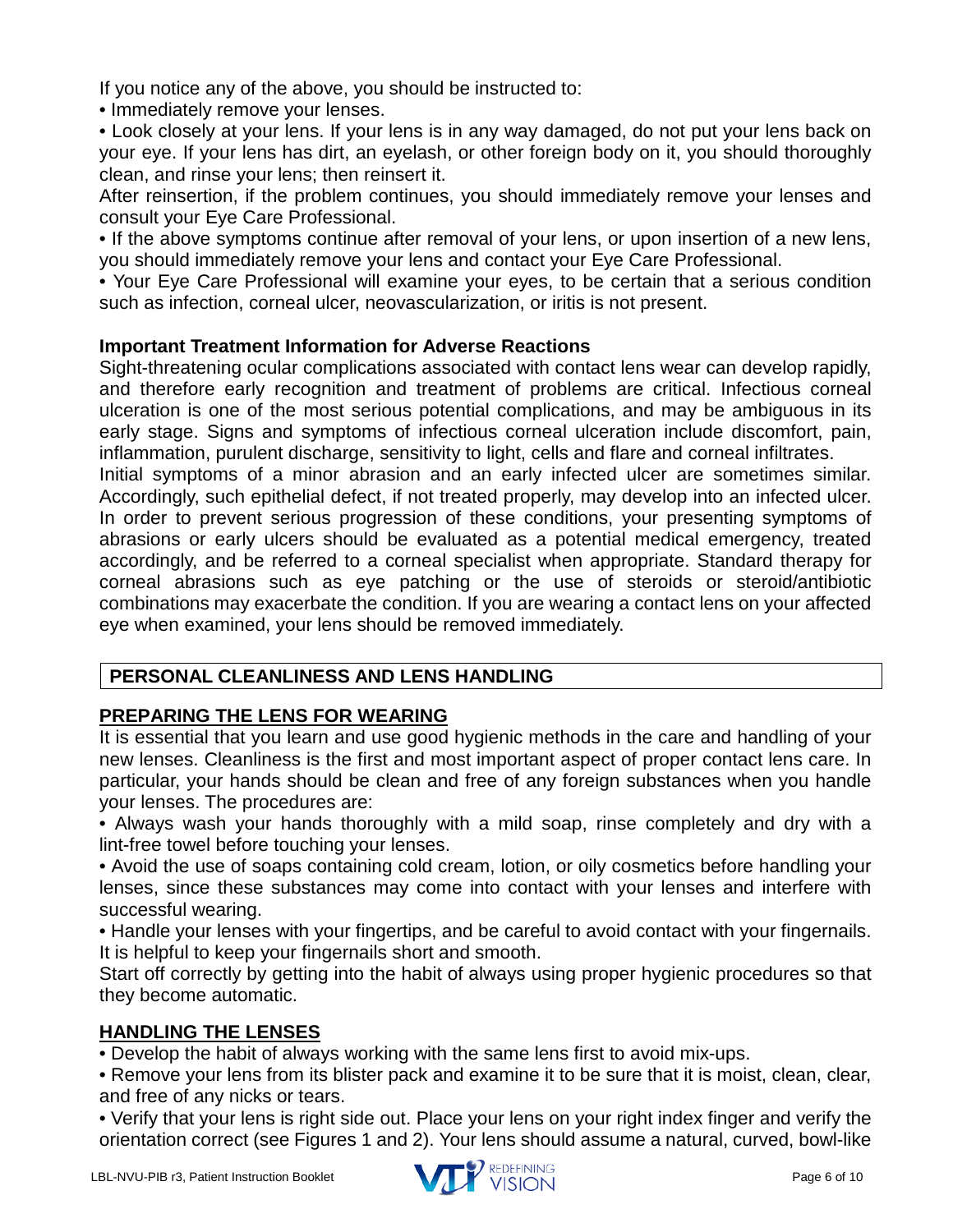shape (Figure 1). If your lens edges tend to point outward (Figure 2), your lens is inside out.







# <span id="page-6-0"></span>**PLACING THE LENS ON THE EYE**

To avoid confusion, make it a habit of inserting the same lens first. Check your lens is clean and moist. Check your lens is not inside out. And then follow these steps to apply your lens to your eye:

- Balance your lens on the tip of your forefinger.
- Pull the lower lid down with your middle finger of the same hand.
- Hold the upper lid firmly from above with your middle finger of the other hand. Make sure your finger is placed just where your eyelid meets your eyelashes.
- Your eye is now wide open and the cornea exposed.
- Place your lens directly on your eye. Move your eyes around to help center your lens.
- Release the lower and then the upper lid. Look down and gently close the eyes. Rub the top lid lightly to rub out any trapped air bubbles.

• If your lens is not properly centered on the cornea, gently manipulate by using your fingertips and eyelids.

There are other methods of lens placement. If the above method is difficult for you, your Eye Care Professional will provide you with an alternate method.

**NOTE:** If after placement of your lens, your vision is blurred, check for the following:

• Your lens is not centered on your eye (see "Centering the Lens", next in this booklet).

• If your lens is centered, remove your lens (see "Removing the Lens" section) and check for the following:

- a. Cosmetics or oils on your lens. Dispose of your lens and apply a new fresh lens.
- b. Your lens is on the wrong eye.
- c. Your lens is inside-out (it may also not be as comfortable as normal).

If you find that your vision is still blurred after checking the above possibilities, remove your lenses and consult your Eye Care Professional.

# <span id="page-6-1"></span>**CENTERING THE LENS**

Very rarely, a lens that is on the cornea will be displaced onto the white part of your eye during lens wear. This can also occur during placement and removal of your lenses if the correct techniques are not performed properly. To center your lens follow one of the procedures below:

• Close your eyelids and gently massage your lens into place through the closed lids. **OR**

• Gently manipulate the off-centered lens onto the cornea while your eye is opened using your

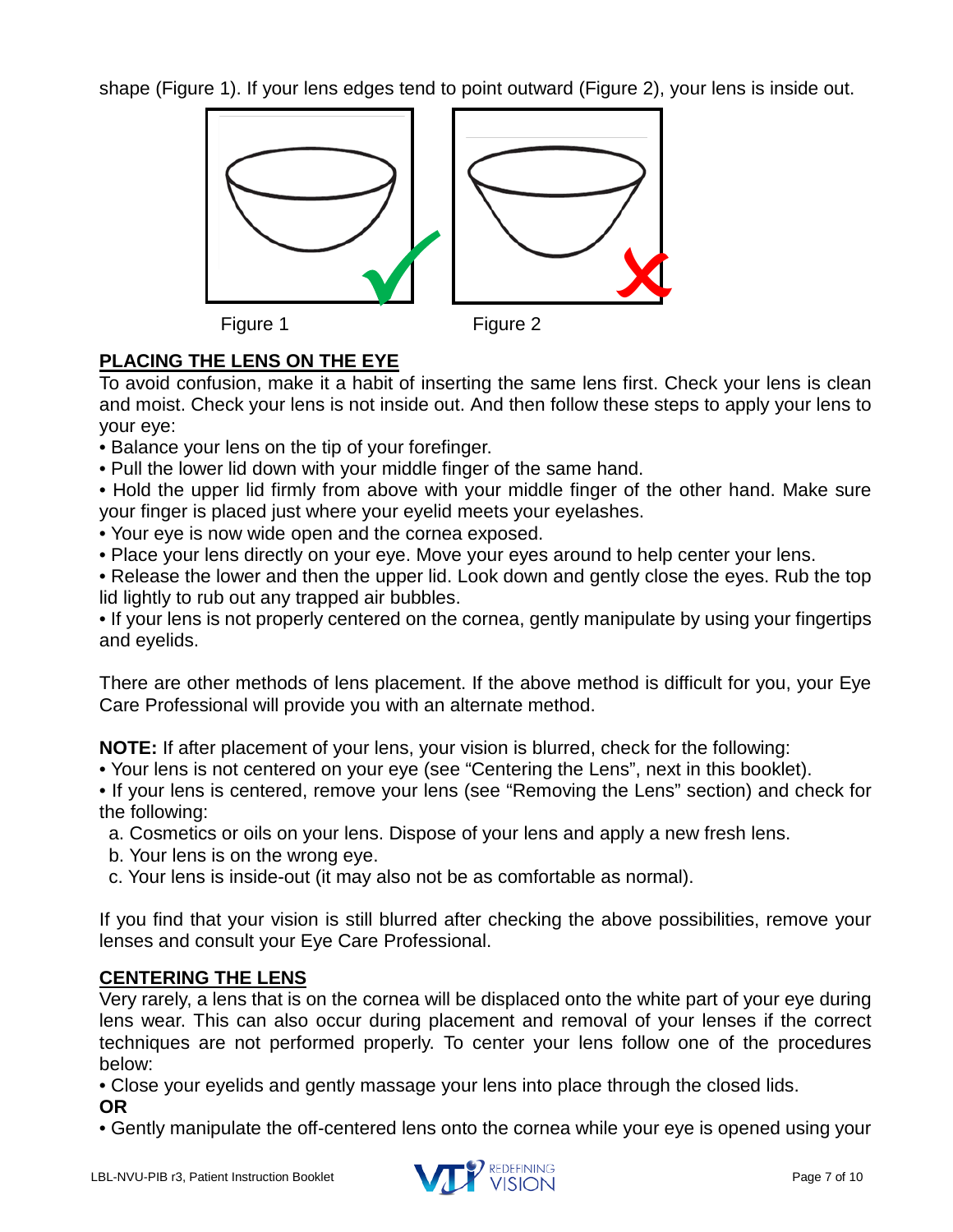finger pressure on the edge of the upper lid or lower lid.

#### <span id="page-7-0"></span>**REMOVING THE LENS**

Always remove the same lens first.

• Wash, rinse and dry your hands thoroughly.

• Rewet your contact lens with a few drops of solution to help the lens slide off your eye, especially if it is a little dry.

- Place index finger on your lens.
- Look up.
- Slide lens to white part of your eye using your index finger.
- Gently squeeze your lens between thumb and forefinger to remove your lens.
- Remove the other lens by following the same procedure.
- Daily disposable (single-use) lenses are discarded upon removal from your eye each day.

**NOTE:** If this method of removing your lens is difficult for you, your Eye Care Professional will provide you with an alternate method.

#### <span id="page-7-1"></span>**WEARING SCHEDULE**

NaturalVue Lenses are only indicated for daily wear (less than 24 hours, while awake). NaturalVue Lenses should NOT be worn for 24 hours or greater, including while asleep, as studies have not been completed to show that the lenses are safe to wear during sleep.

#### <span id="page-7-2"></span>**CARE FOR A STICKING (NON-MOVING) LENS**

If a lens sticks (stops moving) on your eye, apply 3 to 4 drops of the recommended lubricating or rewetting solution. You should wait until your lens begins to move freely on your eye before removing it. If non-movement of your lens continues, you should IMMEDIATELY consult your Eye Care Professional.

#### <span id="page-7-3"></span>**CARE FOR A DEHYDRATED LENS**

If a soft, hydrophilic contact lens is exposed to air while off your eye, it may become dry and brittle. Dehydrated contact lenses should be disposed of. Therefore, you should always have a pair of new, sterile replacement contact lenses available for your use.

#### <span id="page-7-4"></span>**EMERGENCIES**

If any chemicals of any kind (household products, gardening solutions, laboratory chemicals, etc.) are splashed into your eyes, you should:

FLUSH EYES IMMEDIATELY WITH TAP WATER AND IMMEDIATELY CONTACT YOUR EYE CARE PROFESSIONAL OR VISIT A HOSPITAL EMERGENCY ROOM WITHOUT DELAY.

# <span id="page-7-5"></span>**INSTRUCTIONS FOR THE MONOVISION WEARER**

• You should be aware that as with any type of lens correction, there are advantages and compromises to monovision contact lens therapy. The benefit of clear near vision in straight ahead and upward gaze that is available with monovision may be accompanied by a vision compromise that may reduce your visual acuity and depth perception for distance and near tasks. Some patients have experienced difficulty adapting to it.

Symptoms, such as mild blurred vision, dizziness, headaches and a feeling of slight imbalance, may last for a brief minute or for several weeks as adaptation takes place. The

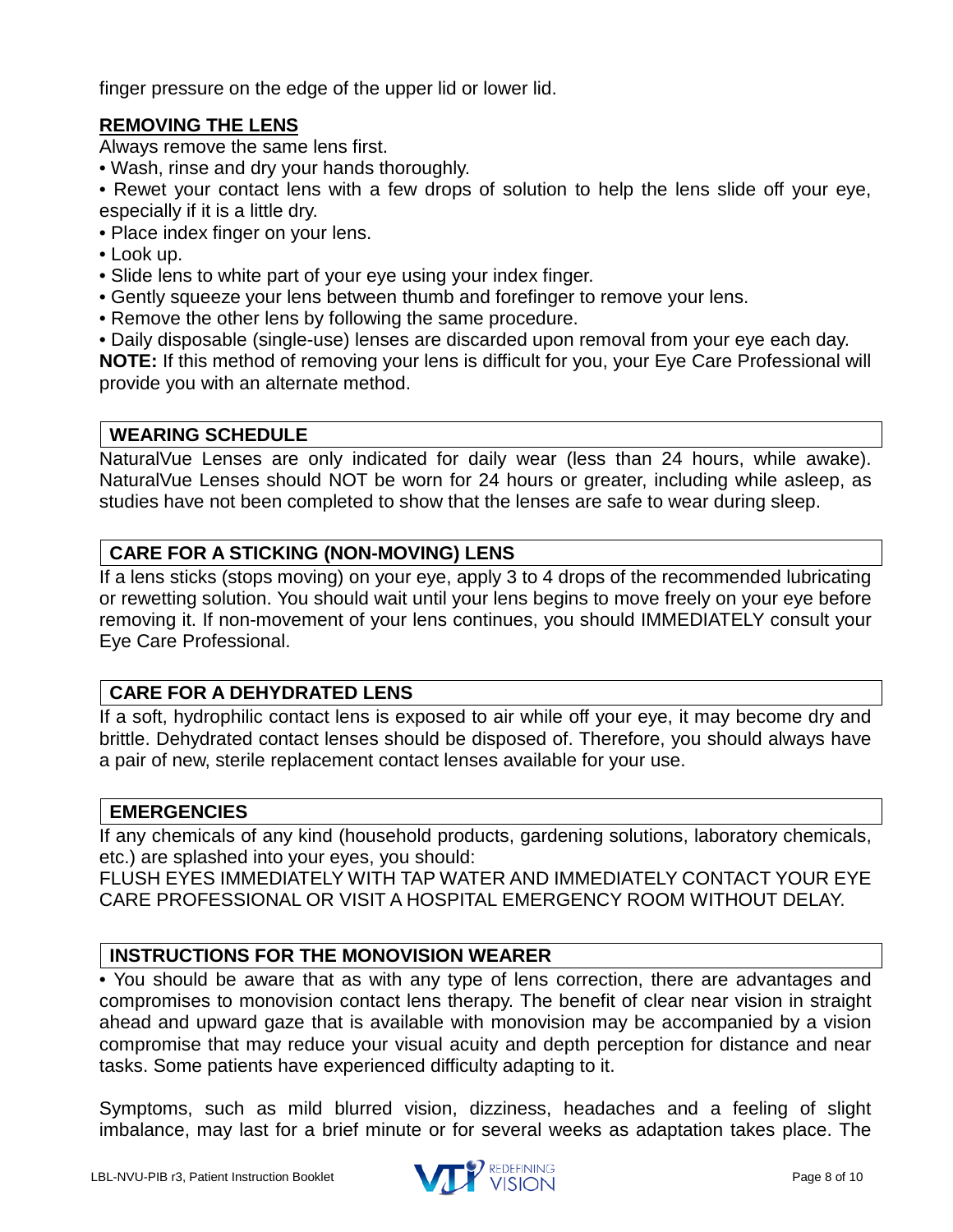longer these symptoms persist, the poorer your prognosis for successful adaptation. You should avoid visually demanding situations during the initial adaptation period. It is recommended that you first wear these contact lenses in familiar situations, which are not visually demanding. For example, it might be better to be a passenger rather than a driver of an automobile during the first few days of lens wear. It is recommended that you only drive with monovision correction if you pass your state drivers license requirements with monovision correction.

• Some monovision patients will never be fully comfortable functioning under low levels of illumination, such as driving at night. If this happens, you may want to discuss with your Eye Care Professional having additional contact lenses prescribed so that both eyes are corrected for distance when sharp distance binocular vision is required.

• Some monovision patients require supplemental spectacles to wear over the monovision correction to provide the clearest vision for critical tasks. You should discuss this with your Eye Care Professional.

• It is important that you follow your Eye Care Professional's suggestions for adaptation to monovision contact lens therapy. You should discuss any concerns that you may have during and after the adaptation period.

• The decision to be fit with monovision correction is most appropriately left to the Eye Care Professional in conjunction with you, after carefully considering and discussing your needs.

# <span id="page-8-0"></span>**INSTRUCTIONS FOR THE MULTIFOCAL OR MULTIFOCAL TORIC WEARER**

• You should be aware that as with any type of lens correction, there are advantages and compromises to multifocal OR multifocal toric contact lens therapy. The benefit of clear near vision in straight ahead and upward gaze that is available with multifocal OR multifocal toric contact lenses may be accompanied by a vision compromise that may reduce your visual acuity and depth perception for distance and near tasks. Some patients have experienced difficulty adapting to it.

Symptoms, such as mild blurred vision, dizziness, headaches and a feeling of slight imbalance, may last for a brief minute or for several weeks as adaptation takes place. The longer these symptoms persist, the poorer your prognosis for successful adaptation. You should avoid visually demanding situations during the initial adaptation period. It is recommended that you first wear these contact lenses in familiar situations, which are not visually demanding. For example, it might be better to be a passenger rather than a driver of an automobile during the first few days of lens wear. It is recommended that you only drive with multifocal or multifocal toric correction if you pass your state drivers license requirements with multifocal or multifocal toric correction.

• Some multifocal or multifocal toric patients will never be fully comfortable functioning under low levels of illumination, such as driving at night. If this happens, you may want to discuss with your Eye Care Professional having additional contact lenses prescribed so that both eyes are corrected for distance when sharp distance binocular vision is required.

• Some multifocal or multifocal toric patients require supplemental spectacles to wear over the multifocal or multifocal toric correction to provide the clearest vision for critical tasks. You